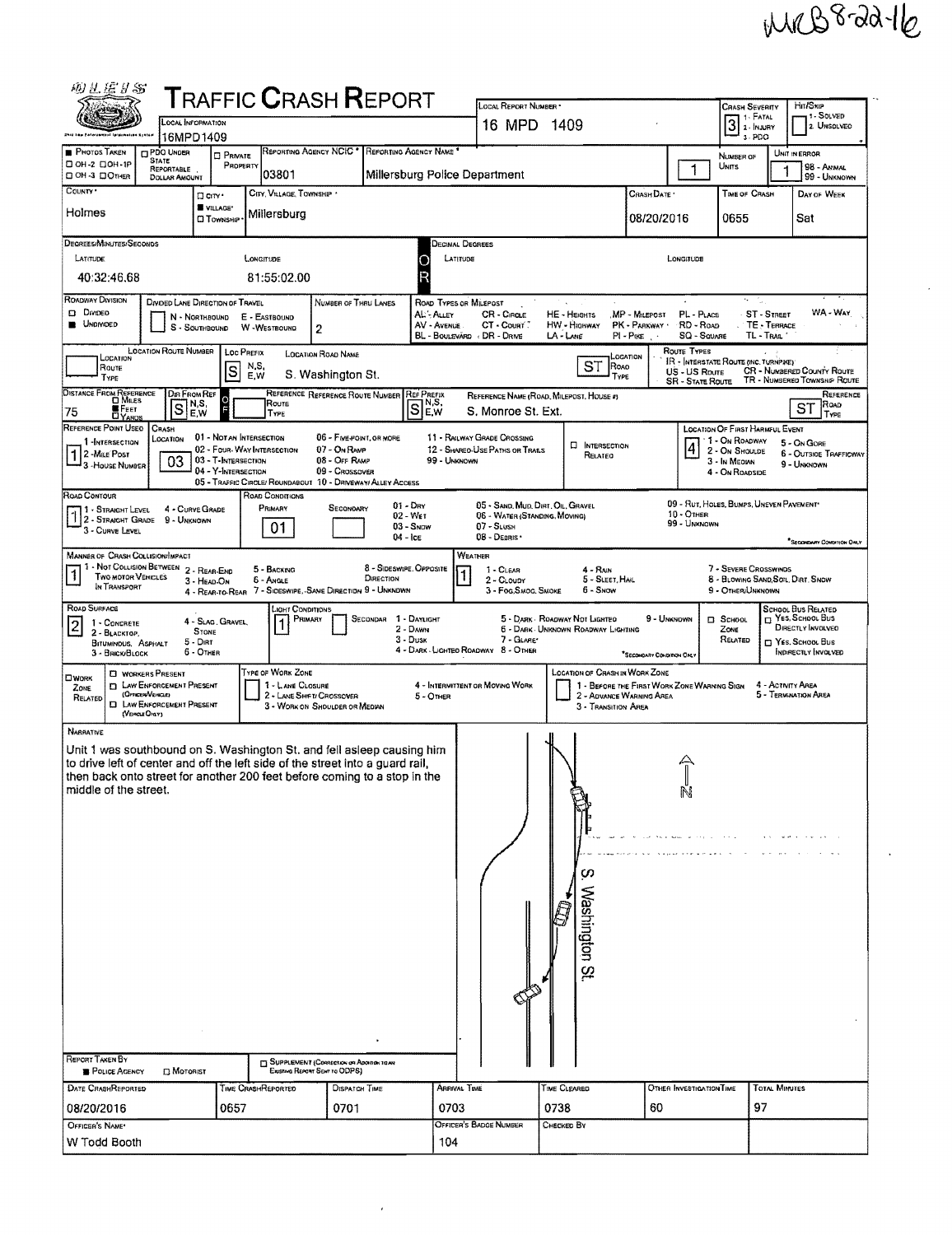| Unit                                                                          |                                                                         |                                                                                                                  | LOCAL REPORT NUMBER                                                                                                                                                                          |                                                                                                                   |                                                                       |                                                     |                                                                                             |                                                                                                        |                                                                                                                                                     |                                                                 |                                                                                                                                                                                                                    |  |  |  |
|-------------------------------------------------------------------------------|-------------------------------------------------------------------------|------------------------------------------------------------------------------------------------------------------|----------------------------------------------------------------------------------------------------------------------------------------------------------------------------------------------|-------------------------------------------------------------------------------------------------------------------|-----------------------------------------------------------------------|-----------------------------------------------------|---------------------------------------------------------------------------------------------|--------------------------------------------------------------------------------------------------------|-----------------------------------------------------------------------------------------------------------------------------------------------------|-----------------------------------------------------------------|--------------------------------------------------------------------------------------------------------------------------------------------------------------------------------------------------------------------|--|--|--|
|                                                                               |                                                                         |                                                                                                                  | 16 MPD 1409                                                                                                                                                                                  |                                                                                                                   |                                                                       |                                                     |                                                                                             |                                                                                                        |                                                                                                                                                     |                                                                 |                                                                                                                                                                                                                    |  |  |  |
| OWNER NAME: LAST, FIRST, MIDDLE ( C SAME AS DRIVER )<br>UNIT NUMBER           | OWNER PHONE NUMBER                                                      | <b>DAMAGE AREA</b><br>DAMAGE SCALE                                                                               |                                                                                                                                                                                              |                                                                                                                   |                                                                       |                                                     |                                                                                             |                                                                                                        |                                                                                                                                                     |                                                                 |                                                                                                                                                                                                                    |  |  |  |
| Little, Devon, Shade<br>1                                                     |                                                                         | 330-763-0125                                                                                                     |                                                                                                                                                                                              | $\vert 4 \vert$                                                                                                   |                                                                       | FRONT                                               |                                                                                             |                                                                                                        |                                                                                                                                                     |                                                                 |                                                                                                                                                                                                                    |  |  |  |
| OWNER ADDRESS: CITY, STATE, ZIP<br><b>SAME AS DRIVER</b> )                    |                                                                         |                                                                                                                  |                                                                                                                                                                                              |                                                                                                                   |                                                                       |                                                     |                                                                                             |                                                                                                        | 1 - NONE                                                                                                                                            |                                                                 |                                                                                                                                                                                                                    |  |  |  |
| 2075 S.R. 83, Millersburg, OH, 44654                                          |                                                                         | 2 - MINDR                                                                                                        |                                                                                                                                                                                              |                                                                                                                   |                                                                       |                                                     |                                                                                             |                                                                                                        |                                                                                                                                                     |                                                                 |                                                                                                                                                                                                                    |  |  |  |
| LP STATE LICENSE PLATE NUMBER                                                 |                                                                         |                                                                                                                  |                                                                                                                                                                                              | <b>VEHICLE IDENTIFICATION NUMBER</b>                                                                              |                                                                       | # Occupants                                         | 3 - FUNCTIONAL                                                                              | о                                                                                                      |                                                                                                                                                     |                                                                 |                                                                                                                                                                                                                    |  |  |  |
| OН<br>GWE7034<br><b>VEHICLE YEAR</b>                                          | <b>VEHICLE MAKE</b>                                                     |                                                                                                                  | 1G1JC124527334092<br>VEHICLE COLOR<br><b>VEHICLE MODEL</b>                                                                                                                                   |                                                                                                                   |                                                                       |                                                     |                                                                                             | 1.                                                                                                     |                                                                                                                                                     |                                                                 |                                                                                                                                                                                                                    |  |  |  |
| 2002                                                                          | Chevrolet                                                               |                                                                                                                  |                                                                                                                                                                                              | Cavalier Cavali - C/S                                                                                             |                                                                       |                                                     | YEL                                                                                         |                                                                                                        | 4 - DISABLING                                                                                                                                       |                                                                 |                                                                                                                                                                                                                    |  |  |  |
| PROOF OF<br><b>INSURANCE</b>                                                  | <b>INSURANCE COMPANY</b>                                                |                                                                                                                  | POLICY NUMBER<br>Towen By                                                                                                                                                                    |                                                                                                                   |                                                                       |                                                     |                                                                                             |                                                                                                        | ≃<br>■<br>о<br>9 - UNKNOWN                                                                                                                          |                                                                 |                                                                                                                                                                                                                    |  |  |  |
| SHOWN<br>CARRIER NAME, AODRESS, CITY, STATE, ZIP                              | State Farm                                                              |                                                                                                                  |                                                                                                                                                                                              | 35-3691-Y20                                                                                                       |                                                                       | Finney's Marathon                                   |                                                                                             | REAL<br><b>CARRIER PHONE</b>                                                                           |                                                                                                                                                     |                                                                 |                                                                                                                                                                                                                    |  |  |  |
|                                                                               |                                                                         |                                                                                                                  |                                                                                                                                                                                              |                                                                                                                   |                                                                       |                                                     |                                                                                             |                                                                                                        |                                                                                                                                                     |                                                                 |                                                                                                                                                                                                                    |  |  |  |
| US DOT                                                                        |                                                                         | <b>VEHICLE WEIGHT GVWR/GCWR</b><br>1 - LESS THAN OR EQUAL TO 10K LBS                                             | CARGO BODY TYPE                                                                                                                                                                              | 01 - No CARGO BODY TYPE/NOT APPLICABL 09 - POLE                                                                   |                                                                       |                                                     |                                                                                             | <b>TRAFFICWAY DESCRIPTION</b>                                                                          | 1 - Two Way, Not Divideo                                                                                                                            |                                                                 |                                                                                                                                                                                                                    |  |  |  |
| HM PLACARO ID NO.                                                             |                                                                         | 2 - 10,001 To 26,000K Les<br>3 - MORE THAN 26,000K LBS.                                                          | 01                                                                                                                                                                                           | 02 - Bus/ Van (9-15 Seats, Inc Driver)<br>03 - Bus (16+ Seats, Inc Driver)                                        |                                                                       | 10 - Cargo Tank<br>11 - FLAT BED                    |                                                                                             |                                                                                                        | 1 - Two-Way, Not Divided<br>2 - Two-Way, Not Divided, Continuous Left Turn Lane<br>3 - Two WAY, DIVIDED. UNPROTECTED (PAINTED OR GRASS >4FT.) MEDIA |                                                                 |                                                                                                                                                                                                                    |  |  |  |
|                                                                               |                                                                         | HAZARDOUS MATERIAL                                                                                               |                                                                                                                                                                                              | 04 - VEHICLE TOWINO ANOTHER VEHICLE<br>05 - Logging<br>06 - INTERMODAL CONTAINER CHASIS                           | <b>12 - Dump</b><br>13 - CONCRETE MIXER<br>14 - AUTO TRANSPORTER      |                                                     |                                                                                             | 4 - Two-Way, Divideo, Positive Median Barrier<br>5 - ONE-WAY TRAFFICWAY                                |                                                                                                                                                     |                                                                 |                                                                                                                                                                                                                    |  |  |  |
| <b>HM CLASS</b><br>NUMBER                                                     | <b>D</b> RELATED                                                        |                                                                                                                  |                                                                                                                                                                                              | 07 - CARGO VAN/ENCLOSED BOX<br>08 - Gran, Chips, Gravel                                                           | 15 - GARBAGE/REFUSE<br>99 - OTHER/UNKNOWN                             |                                                     | <b>CI HIT / SKIP UNIT</b>                                                                   |                                                                                                        |                                                                                                                                                     |                                                                 |                                                                                                                                                                                                                    |  |  |  |
| NON-MOTORIST LOCATION PRIOR TO IMPACT                                         |                                                                         | <b>TYPE OF USE</b>                                                                                               | UNIT TYPE                                                                                                                                                                                    |                                                                                                                   |                                                                       |                                                     |                                                                                             |                                                                                                        |                                                                                                                                                     |                                                                 |                                                                                                                                                                                                                    |  |  |  |
| 03 - INTERSECTION OTHER                                                       | 01 - INTERSECTION - MARKED CROSSWAL<br>02 - INTERSECTION - NO CROSSWALK | 1                                                                                                                | 02                                                                                                                                                                                           | 01 - Sub COMPACT                                                                                                  |                                                                       |                                                     |                                                                                             |                                                                                                        |                                                                                                                                                     |                                                                 | PASSENGER VEHICLES (LESS THAN 9 PASSENGERS MEDIMEAVY TRUCKS OR COMBO UNITS > 10K LBS BUS/VAWLIMO(9 OR MORE INCLUDING DRIVER)<br>13 - SINGLE UNIT TRUCK OR VAN 2AXLE, 6 TIRES 21 - BUS/VAN (9-15 SEATS, INC DRIVER) |  |  |  |
|                                                                               | 04 - MIDBLOCK - MARKED CROSSWALK<br>05 - Travel LANE - OTHER LOCATION   | 1 - PERSONAL<br>2 - COMMERCIAL                                                                                   | or Hit/Skip                                                                                                                                                                                  | 02 - COMPACT<br>99 - UNKNOWN 03 - MID SIZE                                                                        |                                                                       |                                                     |                                                                                             | 14 - SINGLE UNIT TRUCK: 3+ AXLES<br>15 - SINGLE UNIT TRUCK / TRAILER                                   | 22 - Bus (16+ Seats, Inc Driver)<br>NON-MOTORIST                                                                                                    |                                                                 |                                                                                                                                                                                                                    |  |  |  |
| 06 - BICYCLE LANE<br>07 - SHOULDER/ROADSIDE                                   |                                                                         | 3 - GOVERNMENT                                                                                                   |                                                                                                                                                                                              | 04 - FutL Size<br>05 - MINIVAN<br>06 - SPORT UTILITY VEHICLE                                                      |                                                                       |                                                     |                                                                                             | 16 - TRUCK/TRACTOR (BOBTAIL)<br>17 - TRACTOR/SEMI-TRAILER                                              |                                                                                                                                                     | 23 - ANIMAL WITH RIDER<br>24 - ANIMAL WITH BUGGY, WAGON, SURREY |                                                                                                                                                                                                                    |  |  |  |
| 08 - SIDEWALK                                                                 | 09 - MEDIAN CROSSING ISLAND                                             | □ In Emergency                                                                                                   |                                                                                                                                                                                              | 07 - Pickup<br>08 - Van                                                                                           | 18 - TRACTOR/DOUBLE<br><b>19 - TRACTOR/TRIPLES</b>                    | 20 - OTHER MEDIHEAVY VEHICLE                        | 25 - BICYCLE/PEDACYCLIST<br>26 - PEDESTRIAN/SKATER<br>27 - Other Non Motorist               |                                                                                                        |                                                                                                                                                     |                                                                 |                                                                                                                                                                                                                    |  |  |  |
| 10 - DRIVE WAY ACCESS                                                         | 11 - SHAREO-USE PATH OR TRAIL                                           | RESPONSE                                                                                                         | 09 - MOTORCYCLE<br>10 - MOTORIZED BICYCLE                                                                                                                                                    |                                                                                                                   |                                                                       |                                                     |                                                                                             |                                                                                                        |                                                                                                                                                     |                                                                 |                                                                                                                                                                                                                    |  |  |  |
| 12 - NON-TRAFFICWAY AREA<br>99 - OTHER/UNKNOWN                                |                                                                         |                                                                                                                  | 11 - SNOWMOBILE/ATV<br>12 - OTHER PASSENGER VEHICLE                                                                                                                                          |                                                                                                                   |                                                                       |                                                     |                                                                                             | HAS HM PLACARD                                                                                         |                                                                                                                                                     |                                                                 |                                                                                                                                                                                                                    |  |  |  |
| SPECIAL FUNCTION 01 - NONE<br>09 - AMBULANCE<br>$10 -$ FIRE<br>02 - Taxi      |                                                                         |                                                                                                                  |                                                                                                                                                                                              | 17 - FARM VEHICLE<br><b>MOST DAMAGED AREA</b><br>18 - FARM EQUIPMENT<br>01 - None                                 |                                                                       |                                                     |                                                                                             |                                                                                                        |                                                                                                                                                     | 99 - UNKNOWN                                                    | ACTION<br>1 1 - Non- Contact                                                                                                                                                                                       |  |  |  |
| 01.                                                                           | 03 - RENTAL TRUCK (OVER 10K LBS)<br>05 - Bus - Transit                  | 11 - Highway/Maintenance<br>04 - Bus - SCHDOL (PUBLIC OR PRIVATE) 12 - MILITARY                                  | 19 - Мотовноме<br>08<br>02 - CENTER FRONT<br>20 - GOLF CART<br>03 - RIGHT FRONT<br>21 - Tran                                                                                                 |                                                                                                                   |                                                                       |                                                     |                                                                                             | 3 2 - Non-Contact<br>09 - LEFT FRONT<br>10 - Top and Windows<br>3 - STRIKING                           |                                                                                                                                                     |                                                                 |                                                                                                                                                                                                                    |  |  |  |
|                                                                               | 06 - Bus - Charter<br>07 - Bus - SHUTTLE                                | 13 - Pouce<br>14 - Pusuc UTILITY                                                                                 | MPACT ARE 04 - RIGHT SIDE<br>22 - OTHER (EXPLAN IN NARRATIVE)<br>05 - RIGHT REAR<br>08<br>06 - REAR CENTER                                                                                   |                                                                                                                   |                                                                       |                                                     |                                                                                             | 11 - UNDERCARRIAGE<br>4 - STRUCK<br>12 - LOAD/TRAILER<br>5 - STRIKING/STRUCK<br>13 - TOTAL (ALL AREAS) |                                                                                                                                                     |                                                                 |                                                                                                                                                                                                                    |  |  |  |
|                                                                               | 08 - Bus - Other                                                        | 15 - OTHER GOVERNMENT<br>16 - CONSTRUCTION EQIP.                                                                 |                                                                                                                                                                                              |                                                                                                                   |                                                                       | 07 - LEFT REAR                                      |                                                                                             | 14 - Отнев                                                                                             |                                                                                                                                                     |                                                                 | 9 - UNKNOWN                                                                                                                                                                                                        |  |  |  |
| PRE- CRASH ACTIONS<br>01                                                      | <b>MOTORIST</b>                                                         |                                                                                                                  |                                                                                                                                                                                              |                                                                                                                   |                                                                       | Non-Motorist                                        |                                                                                             |                                                                                                        |                                                                                                                                                     |                                                                 |                                                                                                                                                                                                                    |  |  |  |
|                                                                               | 01 - Straight Ahead<br>02 - BACKING                                     | 07 - MAKINO U-TURN<br>08 - ENTERING TRAFFIC LANE                                                                 |                                                                                                                                                                                              | 13 - NEGOTIATING A CURVE<br>14 - OTHER MOTORIST ACTIO                                                             |                                                                       |                                                     |                                                                                             | 15 - ENTERING OR CROSSING SPECIFIED LOCATIO<br>16 - WALKING, RUNNING, JOGGING, PLAYING, CYCLING        |                                                                                                                                                     |                                                                 | 21 - OTHER NON-MOTORIST ACTION                                                                                                                                                                                     |  |  |  |
| 99 - UNKNOWN                                                                  | 03 - CHANGING LANES<br>04 - OVERTAKING/PASSING                          | 09 - LEAVING TRAFFIC LANE<br>10 - PARKED                                                                         |                                                                                                                                                                                              |                                                                                                                   |                                                                       |                                                     | 17 - WORKING<br>18 - PUSHING VEHICLE                                                        |                                                                                                        |                                                                                                                                                     |                                                                 |                                                                                                                                                                                                                    |  |  |  |
|                                                                               | 05 - MAKING RIGHT TURN<br>06 - MAKING LEFT TURN                         | 11 - SLOWING OR STOPPED IN TRAFFIC<br>12 - DRIVERLESS                                                            |                                                                                                                                                                                              |                                                                                                                   |                                                                       |                                                     | 20 - STANDING                                                                               | 19 - APPROACHING OR LEAVING VEHICLE                                                                    |                                                                                                                                                     |                                                                 |                                                                                                                                                                                                                    |  |  |  |
| CONTRIBUTING CIRCUMSTANCE<br><b>FRIMARY</b>                                   | MOTORIST                                                                |                                                                                                                  |                                                                                                                                                                                              |                                                                                                                   | Non-Motorist                                                          |                                                     | <b>VEHICLE DEFECTS</b>                                                                      |                                                                                                        | 01 - Turn Signals                                                                                                                                   |                                                                 |                                                                                                                                                                                                                    |  |  |  |
| 17                                                                            | 01 - None<br>02 - FAILURE TO YIELD                                      |                                                                                                                  | 11 - IMPROPER BACKING                                                                                                                                                                        | 12 - IMPROPER START FROM PARKED POSITION                                                                          | <b>22 - NONE</b><br>23 - IMPROPER CROSSING                            |                                                     | 02 - HEAD LAMPS<br>03 - TAIL LAMPS                                                          |                                                                                                        |                                                                                                                                                     |                                                                 |                                                                                                                                                                                                                    |  |  |  |
|                                                                               | 03 - RAN RED LIGHT<br>04 - RAN STOP SIGN                                |                                                                                                                  |                                                                                                                                                                                              | 13 - STOPPED OR PARKED LLEGALLY<br>14 - OPERATING VEHICLE IN NEGLIGENT MANNER                                     | 25 - LYING AND/OR ILLEGALLY IN ROADWAY                                | 04 - BRAKES<br>05 - STEERING                        |                                                                                             |                                                                                                        |                                                                                                                                                     |                                                                 |                                                                                                                                                                                                                    |  |  |  |
| Secondary                                                                     | 05 - Exceeped Speed Limit<br>06 - UNSAFE SPEED<br>07 - IMPROPER TURN    |                                                                                                                  | 16 - WRONG SIDE/WRONG WAY                                                                                                                                                                    | 15 - SWERING TO AVOIO (DUE TO EXTERNAL CONDITIONS)                                                                | 26 - FALURE TO YIELD RIGHT OF WAY<br>27 - NOT VISIBLE (DARK CLOTHING) |                                                     | 06 - TIRE BLOWOUT<br>07 - WORN OR SLICK TIRES                                               |                                                                                                        |                                                                                                                                                     |                                                                 |                                                                                                                                                                                                                    |  |  |  |
|                                                                               | 08 - LEFT OF CENTER<br>09 - FOLLOWED TOO CLOSELY/ACDA                   |                                                                                                                  | 17 - FALURE TO CONTROL<br>18 - VISION OBSTRUCTION                                                                                                                                            |                                                                                                                   | 28 - INATTENTIVE<br>29 - FAILURE TO OBEY TRAFFIC SIGNS                |                                                     | 08 - TRAILER EQUIPMENT DEFECTIVE<br>09 - MOTOR TROUBLE<br>10 - DISABLED FROM PRIOR ACCIDENT |                                                                                                        |                                                                                                                                                     |                                                                 |                                                                                                                                                                                                                    |  |  |  |
| 99 - Unknown                                                                  | 10 - IMPROPER LANE CHANGE<br>PASSING/OFF ROAD                           |                                                                                                                  | 19 - OPERATING DEFECTIVE EQUIPMENT<br>/SIGNALS/OFFICER<br>20 - LOAO SHIFTING/FALLING/SPILLING<br>30 - WRONG SIDE OF THE ROAD<br>21 - OTHER IMPROPER ACTION<br>31 - OTHER NON-MOTORIST ACTION |                                                                                                                   |                                                                       |                                                     |                                                                                             |                                                                                                        | 11 - OTHER DEFECTS                                                                                                                                  |                                                                 |                                                                                                                                                                                                                    |  |  |  |
| <b>SEQUENCE OF EVENTS</b>                                                     |                                                                         |                                                                                                                  |                                                                                                                                                                                              | <b>NON-COLLISION EVENTS</b>                                                                                       |                                                                       |                                                     |                                                                                             |                                                                                                        |                                                                                                                                                     |                                                                 |                                                                                                                                                                                                                    |  |  |  |
| 09<br>43                                                                      | 30                                                                      | 5                                                                                                                |                                                                                                                                                                                              | 01 - OVERTURN/ROLLOVER<br>02 - FIRE/EXPLOSION                                                                     |                                                                       | 06 - EQUIPMENT FAILURE                              | (BLOWN TIRE, BRAKE FAILURE, ETC)                                                            |                                                                                                        | 10 - Cross Median<br>11 - CROSS CENTER LINE                                                                                                         |                                                                 |                                                                                                                                                                                                                    |  |  |  |
| FIRST<br>3<br><b>HARMFUL</b>                                                  | Most<br>HARMFUL                                                         | 99 - Unknown                                                                                                     |                                                                                                                                                                                              | 03 - IMMERSION<br>04 - JACKKNIFE<br>05 - CARGO/EOUIPMENT LOSS OR SHIFT 09 - RAN OFF ROAD LEFT                     |                                                                       | 07 - SEPARATION OF UNITS<br>08 - RAN OFF ROAD RIGHT |                                                                                             |                                                                                                        | OPPOSITE DIRECTION OF TRAVEL<br>12 - DOWNHILL RUNAWAY                                                                                               |                                                                 |                                                                                                                                                                                                                    |  |  |  |
| EVENT                                                                         | EVENT                                                                   |                                                                                                                  |                                                                                                                                                                                              | COLLISION WITH FIXED, OBJECT                                                                                      |                                                                       |                                                     |                                                                                             |                                                                                                        | 13 - OTHER NON-COLLISION                                                                                                                            |                                                                 |                                                                                                                                                                                                                    |  |  |  |
| COLLISION WITH PERSON, VEHICLE OR OBJECT NOT FIXED<br>14 - PEDESTRIAN         |                                                                         | 21 - PARKEO MOTOR VEHICLE                                                                                        |                                                                                                                                                                                              | 25 - IMPACT ATTENUATOR/CRASH CUSHIDI83 - MEDIAN CABLE BARRIER<br>26 - BRIDGE OVERHEAD STRUCTURE                   |                                                                       | 34 - MEDIAN GUARDRAIL BARRIER                       |                                                                                             |                                                                                                        | 41 - OTHER POST, POLE<br><b>DR SUPPORT</b>                                                                                                          |                                                                 | <b>48 - TREE</b><br>49 - FIRE HYDRANT                                                                                                                                                                              |  |  |  |
| 15 - PEDALCYCLE<br>16 - RAILWAY VEHICLE (TRAIN, ENGINE)<br>17 - ANIMAL - FARM |                                                                         | 22 - WORK ZONE MAINTENANCE EQUIPMENT<br>23 - STRUCK BY FALLING, SHIFTING CARGO<br>OR ANYTHING SET IN MOTION BY A | 27 - BRIDGE PIER OR ABUTMENT<br>35 - MEDIAN CONCRETE BARRIER<br>28 - BRIDGE PARAPET                                                                                                          |                                                                                                                   |                                                                       |                                                     | 36 - MEDIAN OTHER BARRIER<br>37 - TRAFFIC SIGN POST                                         | 43 - Cuna<br>44 - Оттсн                                                                                | 42 - CULVERT<br>50 - WORK ZONE MAINTENANCE<br><b>EQUIPMENT</b><br>51 - WALL, BULDING, TUNNEL                                                        |                                                                 |                                                                                                                                                                                                                    |  |  |  |
| 18 - ANIMAL DEER<br>19 - ANIMAL -OTHER                                        |                                                                         | MOTOR VEHICLE<br>24 - OTHER MOVABLE OBJECT                                                                       | 29 - Bridge Rail<br>30 - GUARDRAIL FACE<br>31 - GUARDRAILEND                                                                                                                                 |                                                                                                                   |                                                                       |                                                     | 38 - OVERHEAD SIGN POST<br>39 - LIGHT/LUMINARIES SUPPORT<br>$46 -$ FENCE                    |                                                                                                        |                                                                                                                                                     | 45 - EMBANKMENT<br>52 - OTHER FIXEO OBJECT                      |                                                                                                                                                                                                                    |  |  |  |
| 20 - MOTOR VEHICLE IN TRANSPORT                                               |                                                                         |                                                                                                                  |                                                                                                                                                                                              | 32 - PORTABLE BARRIER                                                                                             |                                                                       | 40 - UTILITY POLE                                   |                                                                                             | 47 - MALBOX                                                                                            |                                                                                                                                                     |                                                                 |                                                                                                                                                                                                                    |  |  |  |
| UNIT SPEED<br>35                                                              | POSTED SPEED<br>35                                                      | <b>TRAFFIC CONTROL</b><br>01 - No CONTROLS<br>01                                                                 |                                                                                                                                                                                              | 07 - RAILROAO CROSSBUCKS                                                                                          |                                                                       | 13 - Crosswalk Lines                                | <b>FROM</b>                                                                                 | Unit Direction<br>То                                                                                   | 1 - North<br>2 - South                                                                                                                              |                                                                 | 5 - Northeast<br>9 - UNKNOWN<br>6 - Northwest                                                                                                                                                                      |  |  |  |
|                                                                               |                                                                         | 02 - S TOP SIGN<br>03 - YIELD SIGN                                                                               | 14 - WALK/DON'T WALK<br>08 - RAILROAD FLASHERS<br>09 - RAILROAD GATES<br>15 - O THER                                                                                                         |                                                                                                                   |                                                                       |                                                     |                                                                                             | 2                                                                                                      | $3 - EAST$<br>4 WEST                                                                                                                                |                                                                 | 7 - Southeast<br>8 - SOUTHWEST                                                                                                                                                                                     |  |  |  |
| $\square$ Stateo<br><b>ESTIMATED</b>                                          |                                                                         | 04 - Traffic Signal<br>05 - TRAFFIC FLASHERS<br>06 - SCHOOL ZONE                                                 |                                                                                                                                                                                              | 16 - Not Reported<br>10 - COSTRUCTION BARRICADE<br>11 - PERSON (FLAGGER, OFFICER<br><b>12 - PAVEMENT MARKINGS</b> |                                                                       |                                                     |                                                                                             |                                                                                                        |                                                                                                                                                     |                                                                 |                                                                                                                                                                                                                    |  |  |  |
|                                                                               |                                                                         |                                                                                                                  |                                                                                                                                                                                              |                                                                                                                   |                                                                       |                                                     |                                                                                             |                                                                                                        |                                                                                                                                                     |                                                                 |                                                                                                                                                                                                                    |  |  |  |

 $\mathcal{A}$ 

 $\sim 10^7$ 

 $\sim$ 

 $\hat{\mathcal{A}}$